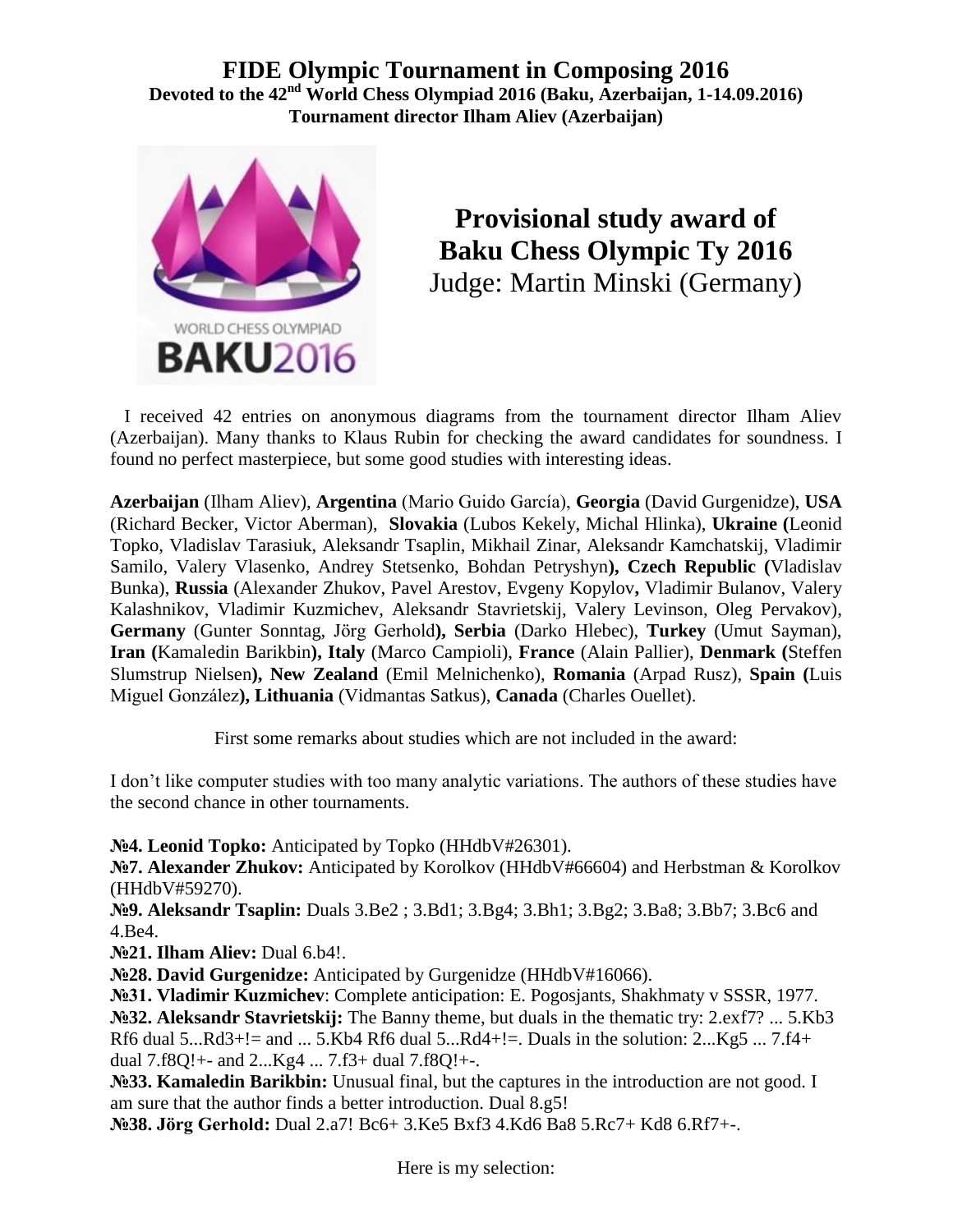## **№35. Steffen Slumstrup Nielsen (Denmark)**



**1.Kg6 Rc6+** [1...Nf4+ 2.Kxh6 Rc6+ 3.Qd6!+-] **2.Bd6** [2.f6? Qxc7; 2.Bf6+? Rxf6+ 3.Kxf6 Qb6+] **2...Nf4+ 3.Kxh6 Ne6**! [3...Ne2 4.c8Q+ Rxc8 5.Be5+ Qg7+ 6.Bxg7#; 3...Nd3 4.Qxd3 Qa1 eg 5.Kh5=] **4.Qxb3** [4.Be5+? Ng7+; 4.fxe6? Qe3+ 5.Kh5 Qxe6] **4...Qxc7 5.Bxc7 Nd4+** [or 5...Nc5+] **6.Qe6!** [6.f6? Nxb3 7.Be5 Nc5!-+] **6...Nxe6** [6...Nxf5+ 7.Kg6 (7.Kg5) ] **7.Be5+ Ng7+ 8.f6 Ne6!** [8...Nf5+ 9.Kg5; 8...Ne8 9.Kg5; 8...Ra6 9.Kg6] **9.f7+** [9.Bb2? Nf8] **9...Ng7+ 10.Kg5 Kxh7 11.f8N+!** [11.f8Q? Ne6+ -+]=.

 Impressive flow of black and white counterplay with spectacular Queen sacrifices, crosschecks and a Knight underpromotion. Autor: "At move eight piece A unpins piece B, which immediately unpins piece A." There is a study by Richter (HHdbV#40043), but I think that this is not a real anticipation.



## **1.Re4+** [1.e8Q+? Rxe8 2.Re4+ Kf7 3.Re7+ Rxe7 4.Nxe7 Qc3+!=] **1...Kf7!** [1...Kd5 2.e8Q Rxe8 3.Rxe8+-; 1...Kd7 2.f7 Rb3+ 3.Kg2+-] **2.Nh6+!** [2.Nc6? Qc3+ 3.e3 Rxg8–+; 2.e8Q+? Rxe8 3.Re7+ Rxe7 4.Nxe7 Qc3+=] **2...Qxh6** [2...Kxf6 3.g8Q+-] **3.Nc6!** [3.e8Q+? Rxe8 4.Rxe8 Qh5+ 5.Kg2 Qd5+ 6.Kxh2 Kxe8=] **3...Qh5+** [3...Re8 4.Ne5+ Kxf6 5.g8N+ Rxg8 6.Ng4++-] **4.g4**  [4.Kg2? Re8–+] **4...Qxh4** [4...Qd5 5.Nxb8+-] **5.Nd8+ Rxd8** [5...Kxf6 6.e8N+!+- Another knight 6...Kg5 7.Nf7#] **6.exd8N+!** [6.exd8Q?? Qg3#] **6...Kxf6** [6...Kg8 7.Re8++-] **7.g5+! Qxg5**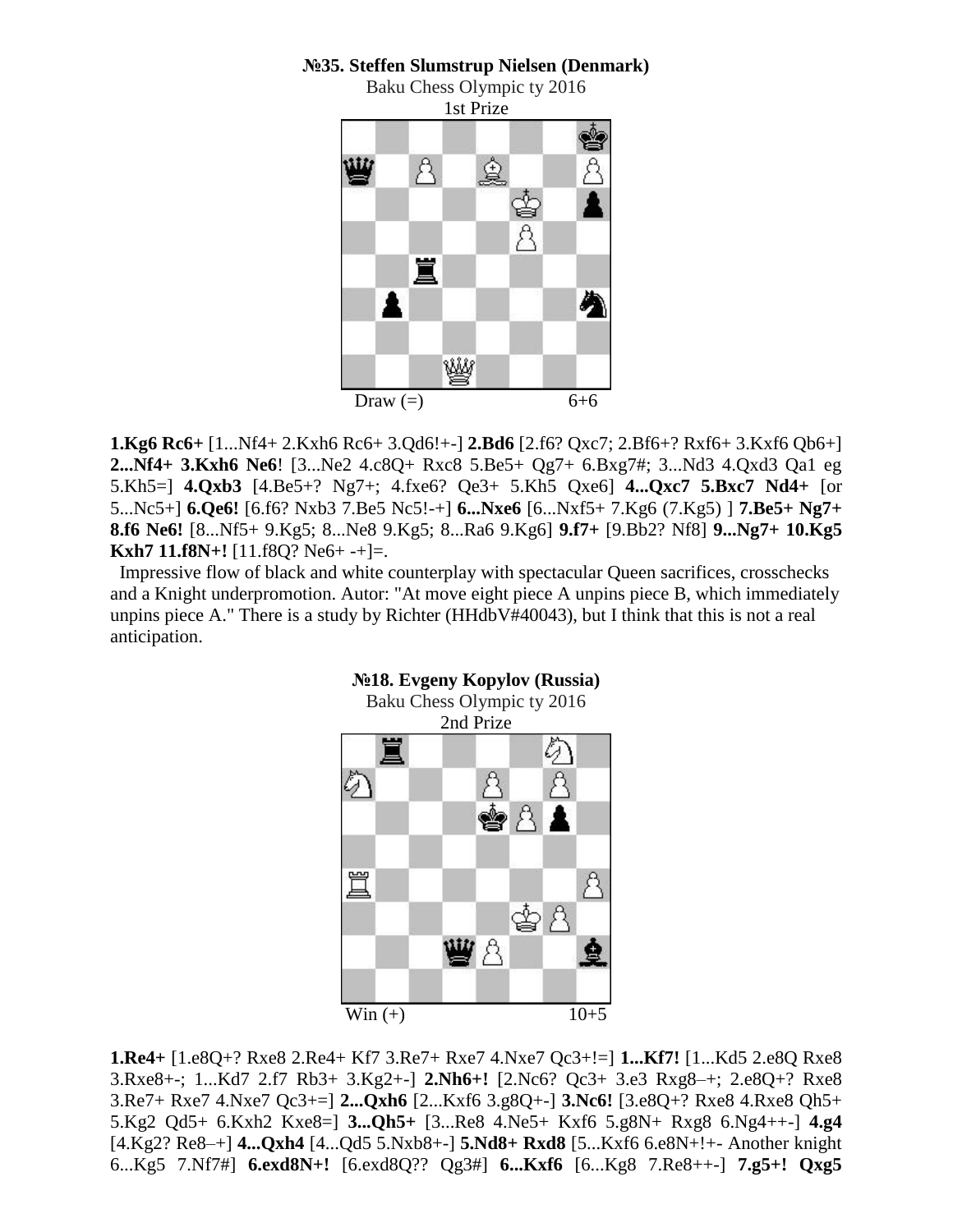**8.g8N+!** Double Phoenix! [8.g8Q?? Qg3#] **8...Kf5** [8...Kg7 9.Ne6++-] **9.Re5+!!** [9.Ne7+? Kf6 10.Re6+ Kg7 11.Rxg6+ Qxg6 12.Nxg6 Kxg6=] **9...Bxe5** [9...Kxe5 10.Nf7+ Kf5 11.e4+ Ke6 12.Nxg5++-] **10.e4#!** 



 Ideal mate by pawn in the middle of the board with two self-blocks and two promoted Phoenix-Knights. In comparison to the 1st prize no black counterplay.



## **№37. Luis Miguel González (Spain)**

**1.g7+** [1.Rc8+? Qxc8 2.g7+ Kh7 3.Bxc8 Rf1! 4.Bb7 Rf7 5.Be4+ Kg8 6.Bd5 Kh7 7.Bxf7 stalemate] **1...Kh7 2.Bf5+ Kg8 3.Rc8+ Qxc8 4.Bxc8 Rd1+ 5.Ke5** [5.Ke4? Re1+ 6.Kd5 Kf7] **5...Re1+ 6.Kf6!** [6.Kd6? Kf7 7.Bb7 Re6+ 8.Kc5 Re8 9.Bc6 Rd8 10.Bd5+ Kg6 11.Nf4+ Kh7 12.Be4+ Kg8 13.Nh5 Kf7 14.Bd5+ Kg6= positional draw] **6...Rf1+ 7.Bf5!** [7.Kg6? Rg1+ 8.Kxh6 Rg6+ 9.Kxg6 stalemate] **7...Rf2 8.Ke5 Re2+ 9.Be4!** [9.Kd6? Kf7!=] **9...Kf7 10.Kd4!** [loss of time 10.Kf4 Rd2! 11.Bg6+ Kg8 12.Bf5 Rf2+ 13.Ke5] **10...Rd2+ 11.Bd3!** [11.Kc5? Rd8=] **11...Rd1 12.Kc3! Rc1+ 13.Bc2! Rg1 14.Bb3+** wins.

Amazing systematic movement. Compare with Dobrescu (HHdbV#36369) and Krug & Garcia (HHdbV#01318), but this is not the same pattern.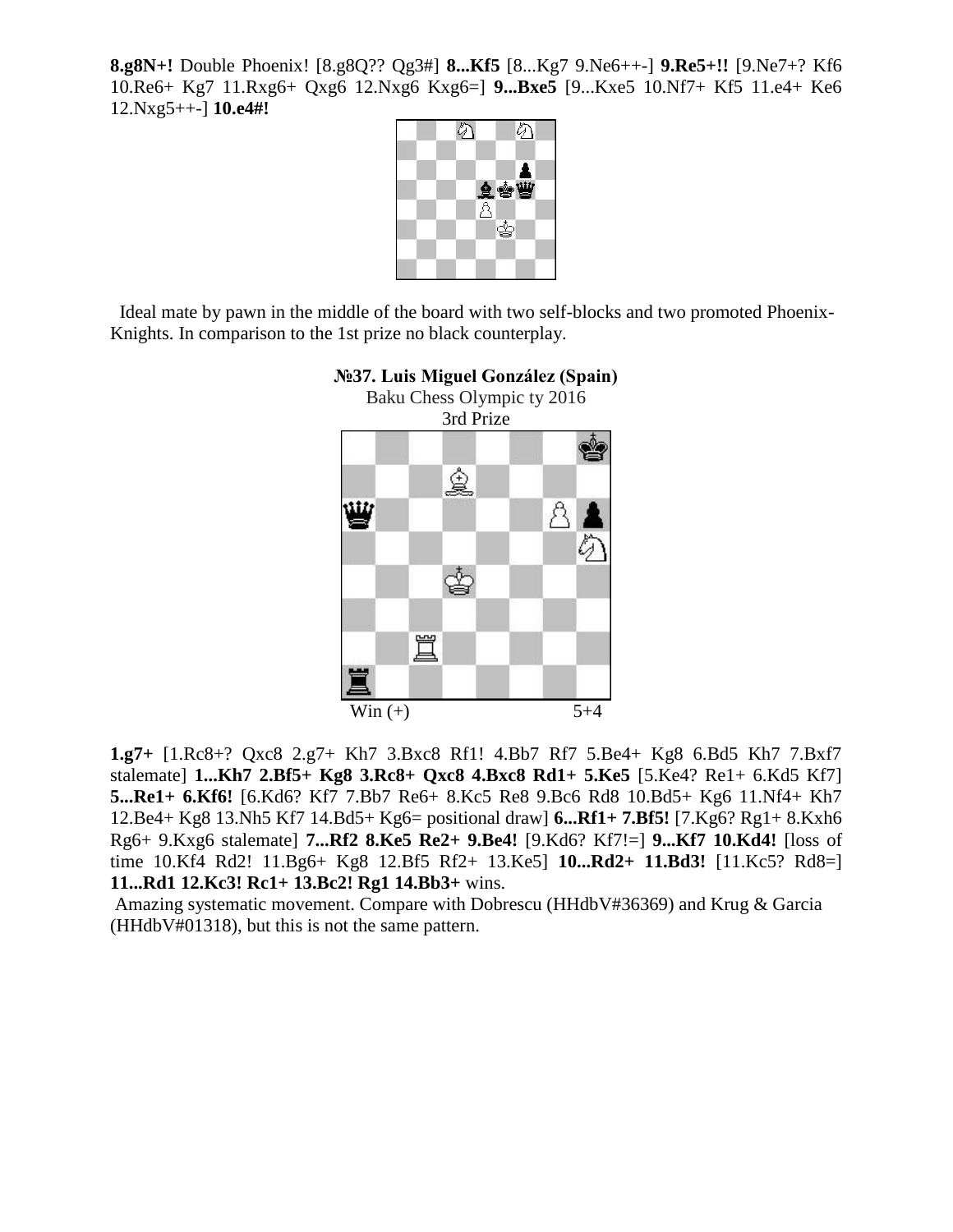**№13. Darko Hlebec (Serbia)** Baku Chess Olympic ty 2016 Special prize ė Å 賞 tî 全 金買 ⋓ фå 罝 剑 ₩ I. BTM, Draw  $(=)$  10+10

**1...Ne6+!** [1...Ra4+ 2.Bb4! Rxb4+ 3.Kc3 a2 4.exf8Q+ Be8 5.Qxe8+! Nxe8 6.exf5=] **2.Nxe6 Qxe4+! 3.Rxe4 a2 4.e8Q+** [4.Rxd6? a1Q+–+ 5.Kd5 Bxe4+–+] **4...Bxe8 5.Rxd6 a1Q+** Phoenix **6.Kd5 Qa2+ 7.Nc4 Rd1+ 8.Bd4** [8.Nd4? Bf7+ 9.Rde6 gxh1Q–+] **8...Ra5+ 9.Nc5 Bf7+ 10.Rde6**  [10.Kc6? Rxc5+!–+] **10...gxh1Q** [10...Bxe6+ 11.Kxe6 Qxc4+ 12.Kxf6 Ra6+ 13.Nxa6 Qxa6+ 14.Kg7 Qb7+ 15.Kf8 Qxe4 16.Qh3+=; 10...gxh1R 11.Kd6 Ra6+ 12.Nxa6 Qxa6+ 13.Ke7 Qb7+ 14.Kxf6 Rh6+ 15.Kg5 Rxe6 16.Nd6+ Rxd6 17.Qxd6 Qxe4 18.Qc5+!=] **11.Qc7+!! Kxc7**  stalemate.

|     | ė |           |                                                                                                                                                                                                                                                                                                                                               |  |
|-----|---|-----------|-----------------------------------------------------------------------------------------------------------------------------------------------------------------------------------------------------------------------------------------------------------------------------------------------------------------------------------------------|--|
| 罝   |   |           | $\begin{picture}(20,20) \put(0,0){\line(1,0){155}} \put(15,0){\line(1,0){155}} \put(15,0){\line(1,0){155}} \put(15,0){\line(1,0){155}} \put(15,0){\line(1,0){155}} \put(15,0){\line(1,0){155}} \put(15,0){\line(1,0){155}} \put(15,0){\line(1,0){155}} \put(15,0){\line(1,0){155}} \put(15,0){\line(1,0){155}} \put(15,0){\line(1,0){155}} \$ |  |
|     |   | わき<br>わま置 |                                                                                                                                                                                                                                                                                                                                               |  |
| نىڭ |   |           |                                                                                                                                                                                                                                                                                                                                               |  |
|     |   | 賞         |                                                                                                                                                                                                                                                                                                                                               |  |

 Ideal stalemate on five pinned pieces. An impressive task record. Unfortunately, the play is not optimum. Is there really no better introduction?

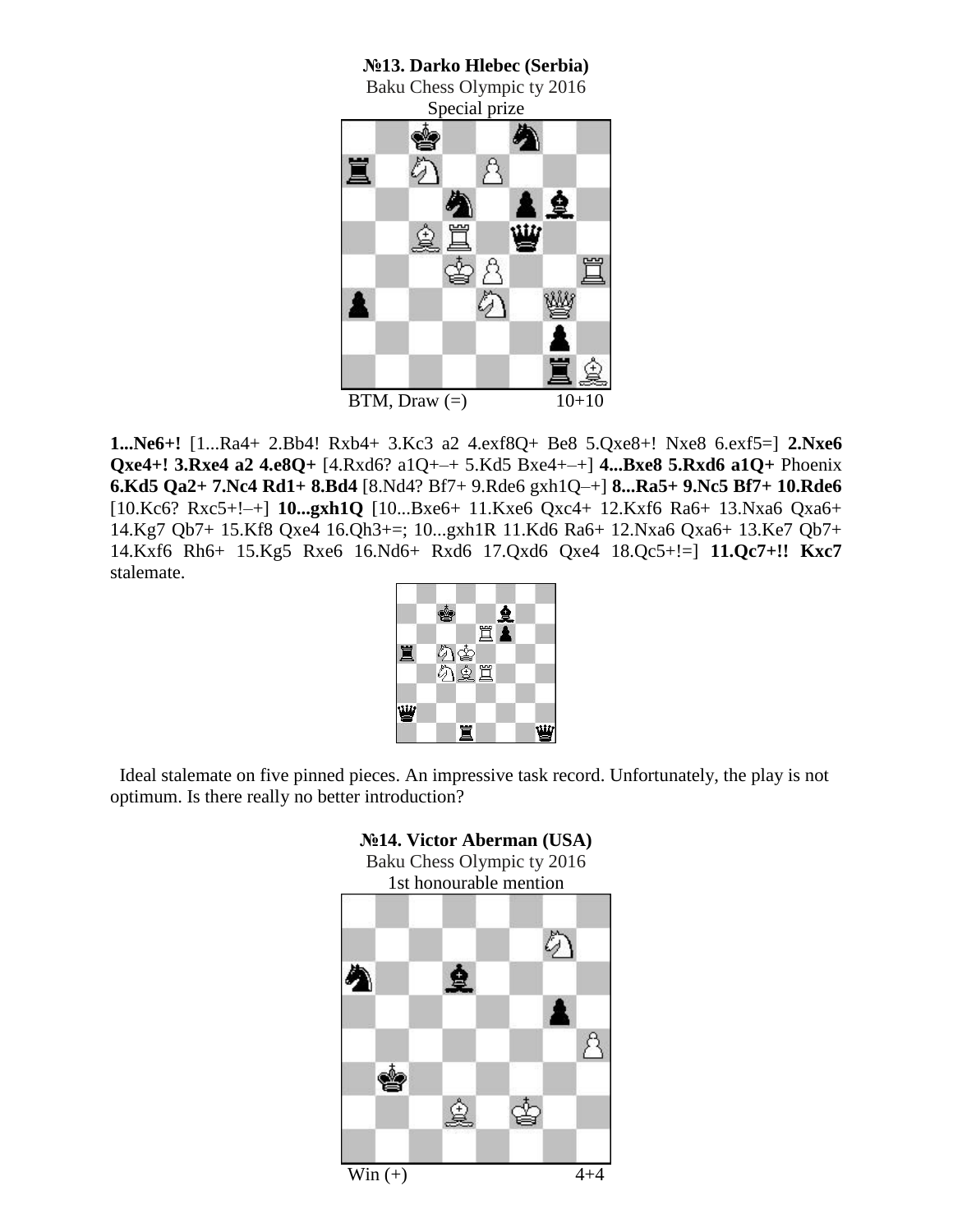**1.h5 Nc5 2.Kf3** [2.h6? Ne4+ 3.Kg2 Be5 4.Be3 Nf6 5.Bxg5 Ng4 =] **2...Bf8**! [2...Be5 3.h6 Kc4 4.Kg4! 4...Kd5 5.Kf5! (5.Bxg5? 5...Ne6 6.Ne8 Nxg5=) 5...g4 6.Nh5 Nd7 (6...Ne4 7.Nf4+ Kd6 8.Ng6! +-) 7.Nf4+ Kd6 8.Bb4+ Kc7 9.Ne6+ Kc6 10.Kxg4 Nf6+ 11.Kf5 Kd7 12.Bf8 Bc3 13.Bg7! 13...Ke7 14.Ng5 Bd4 15.Kg6 Bb2 16.Ne4 +-] **3.h6 Ne6**! [3...Nd7 4.Kg4! Ne5+ 5.Kf5! Nf7 6.h7!! Bxg7 7.Kg6 Bh8 8.Kxf7 g4 9.Be1 Kc4 10.Bh4 Kd3 11.Bf6 g3 12.Bxh8 g2 13.Bd4! +- ] **4.Nxe6 Bxh6 5.Kg4 Kc4 6.Bc1!** [6.Kh5? Kd5=; 6.Kf5? Kd3 ! 7.Bc1 Kc2 8.Be3 Kd3 =] **6...Kd5 7.Kf5 Kd6 8.Kf6 Kd5** zz WTM **9.Bd2**!! [9.Kf7 Ke4 zz WTM 10.Nc5+ Kf3 11.Ne6 (11.Nd7? Ke2 12.Kg6 g4! 13.Kxh6 g3 =) 11...Ke4 12.Kg6 Ke5 13.Kf7 Ke4 14.Kf6 Kd5 waste of time] **9...Ke4 10.Kg6 Kd5** [10...Ke5 11.Kf7 zz BTM 11...Kd5 12.Be3 +- see main] **11.Kf5**! **Kd6** [11...Kc6 12.Kf6 Kd6 13.Be3 Kc6 14.Ke7 Kd5 15.Kf7+- see main] **12.Kf6 Kc6**! [12...Kd5 13.Bc1 Ke4 14.Kf7 +-] **13.Kf7** [13.Be3? Kd6! 14.Bd2 (14.Kf7 Kd5! zz WTM 15.Bd2 Ke5! zz WTM 16.Bc1 Ke4! 17.Kf6 Kd5) 14...Kc6 waste of time] **13...Kd5 14.Be3!** zz BTM **14...Ke4** [14...Ke5 15.Nc5 Kd5 16.Nd7 Ke4 17.Bc1 Kf5 18.Bd2 +-; 14...Kc6 15.Bc1 Kd6 16.Nd4 Ke5 17.Ne2 Ke4 18.Ng3+ Ke5 19.Bd2 +-] **15.Bc1** zz BTM **15...Kd5** [15...Kd3 16.Kg6 +-] **16.Nc7+ Ke4 17.Ne8 Kf5 18.Bd2!** [18.Nf6? Bf8! =] **18...Ke4 19.Nf6+ Kd3 20.Bc1 Kc2 21.Be3 Kd3 22.Ng4** wins.

Triangular manoeuvre of both Kings in the fight of reciprocal zugzwang. I'm dizzy!



**1.Kg7 Bg8!** [1...Nxe4 2.Bxe4 Bxe4 3.f7 Kd1 4.Na4 (4.f8Q e2 5.Qd6+ Bd5 6.Nxd5 e1Q) 4...e2 5.Nc3++-] **2.Kxg8 Ng4 3.f7!!** 

[Thematic try 3.Kg7? Nxf6! 4.Kxf6 Kf2 5.Bf1 Kxf1 6.Nc4 Kf2! 7.Nxe3 Kxe3 8.e5 c5 9.e6 c4 10.e7 c3 11.e8Q+ Kd2! 12.Qd8+ Kc1=]

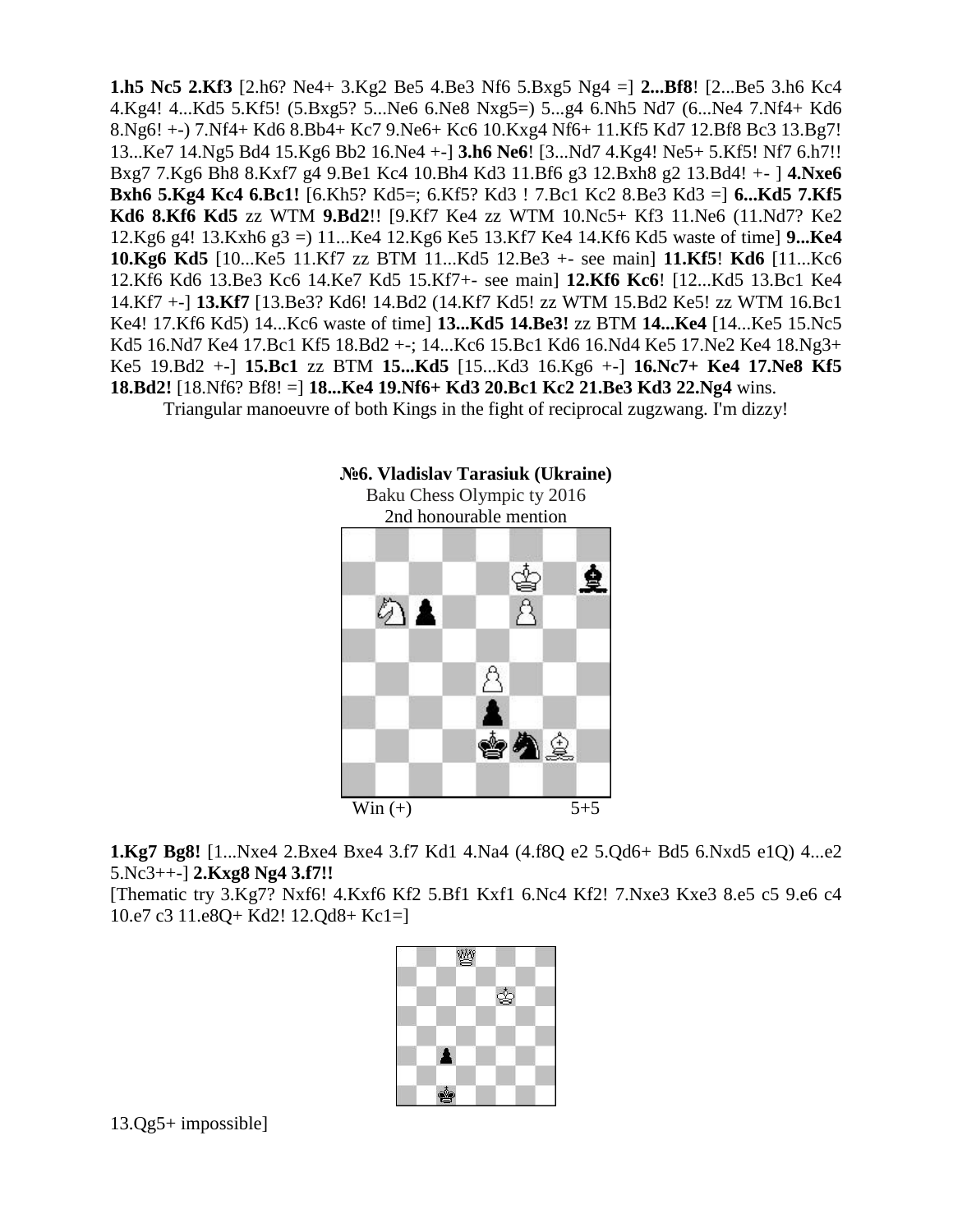**3...Nh6+ 4.Kg7 Nxf7 5.Kxf7 Kf2 6.Bf1!** [6.Nc4? e2–+] **6...Kxf1 7.Nc4 Kf2!** [7...e2 8.Ne3+ Kf2 9.Nc2 e1Q 10.Nxe1 Kxe1 11.Ke6+-] **8.Nxe3! Kxe3 9.e5 c5 10.e6 c4 11.e7 c3 12.e8Q+ Kd2! 13.Qd8+!** [13.Qd7+? Kc1! 14.Qd3 c2=] **13...Kc1** 



## **14.Qg5+** wins.

Good logical study with foresight effect and analogous play of Bishops and Knights. The final position is anticipated by Moravec (HHdbV#59734) and Pospisil (HHdbV#11104), but here there is a thematic try.



**1.d5 h2 2.Ra8+ Ke7 3.Re8+!** [3.a7? Be4+ 4.Kxg7 Bc3+ 5.Kh6 h1Q] **3...Kxe8** [3...Kd6 4.a7 Be4+ 5.Kxg7 (5.Rxe4? h1Q 6.c5+ Kxc5) 5...Bc3+ 6.Kf8 h1Q 7.a8Q Qf1+ 8.Bf7] **4.a7 Bxd5**  [4...Ke7 5.a8Q Be4+ 6.Kxg7 Bc3+ 7.Kg8 Bh7+ 8.Kxh7 h1Q 9.d6+] **5.cxd5 h1Q 6.a8Q+ Bd8** 

| $\frac{1}{2}$<br>Ą | $\frac{1}{2}$<br>$\hat{\mathbb{R}}$ |
|--------------------|-------------------------------------|
|                    | ш                                   |

**7.d6!!** [loss of time 7.Qa3 Be7 8.Qa8+ Bd8] **7...Qxa8 8.Kxg7#.** 7.d6!! is a nice idea.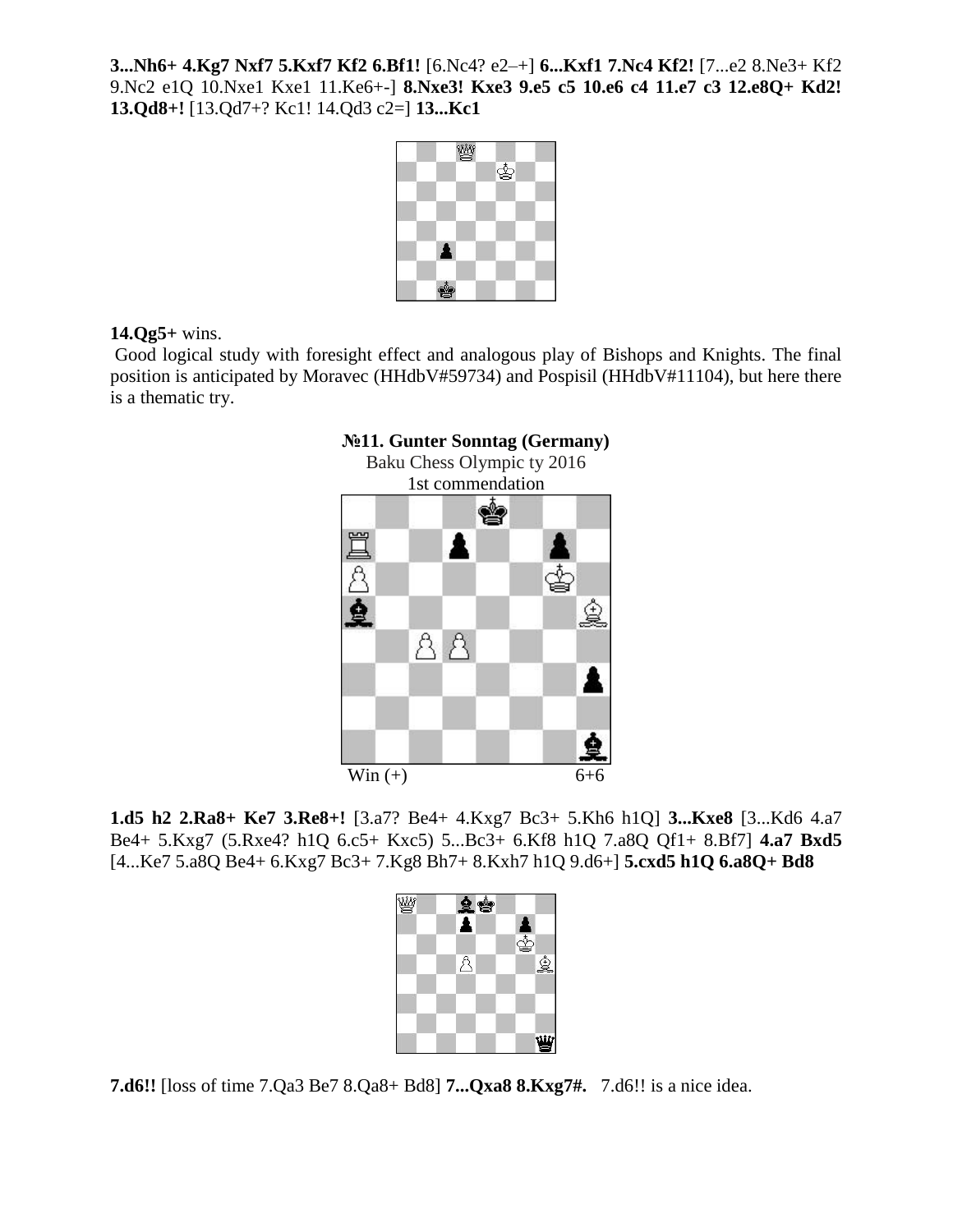

**1.Ne3!!** [Try: 1.Nxf2+? Kg1!! (1...Kg2? 2.Nh1! zz 2...Kxh1 (2...Kg1 3.Ng3! Kg2 4.g7 Kxg3 5.g8Q++-) 3.g7 Kg2 4.g8Q++-) 2.Nh1 Kg2!! zz,wtm 3.g7 Kxh1 4.Kb2 b3! 5.Kb1 b2! 6.g8Q sralemate.] **1...Kg1 2.g7 f1Q!** [2...h1Q 3.g8Q+ Kh2 4.Qh7+ Kg1 5.Qg7+ Kh2 6.Qe5+ Kg1 7.Qg3+–+] **3.g8Q+** [3.Nxf1? h1Q=] **3...Kh1!** [3...Kf2 4.Qf7+ Kxe3 5.Qxf1+-] **4.Qh7!!** [4.Nxf1? - stalemate.; 4.Qa8+? Kg1 5.Qg8+ Kh1 - loss of time.; 4.Qd5+? Kg1 5.Qg5+ Kh1 6.Qd5+ Kg1 7.Qg8+ Kh1 - loss of time.] **4...Kg1** [4...Qf3 5.Qb1++-; 4...Qc1 5.Qe4+ Kg1 6.Qg2#] **5.Qg6+**  [5.Qg7+ (Qg8) 5...Kh1 6.Qh7 Kg1 - loss of time.] **5...Kh1 6.Qe4+** [6.Qc6+? Kg1 7.Qg6+ Kh1 loss of time.] **6...Kg1 7.Qg4+! Kh1 8.Kc2!!** [8.Nxf1? - stalemate] **8...b3+!** [8...Qf2+ 9.Kd3+-] **9.Kd2!** [9.Kxb3? Qd3+=; 9.Kb2? Qf2+=] **9...Qf2+** [9...b2 10.Nxf1 b1Q 11.Ng3+ Kg2 12.Ne2+ Kf2 13.Qg3+ Kf1 14.Qf3#; 9...Qc1+!? 10.Kxc1 b2+ 11.Kd2! b1Q 12.Qg2#] **10.Kd3! b2**  [10...Qc2+!? 11.Nxc2 bxc2 12.Qg5! c1Q 13.Qxc1++-] **11.Qd1+!** [11.Qe4+? Kg1 12.Qg4+ Kh1 loss of time.] **11...Qg1 12.Qf3+ Qg2 13.Qxg2#** [13.Nxg2? b1Q+=].

 A miniature with a good key and rich content: zugzwang, stalemate in the tries and a classical mate finale. Partially anticipated by Werner (HHdbV#09960).